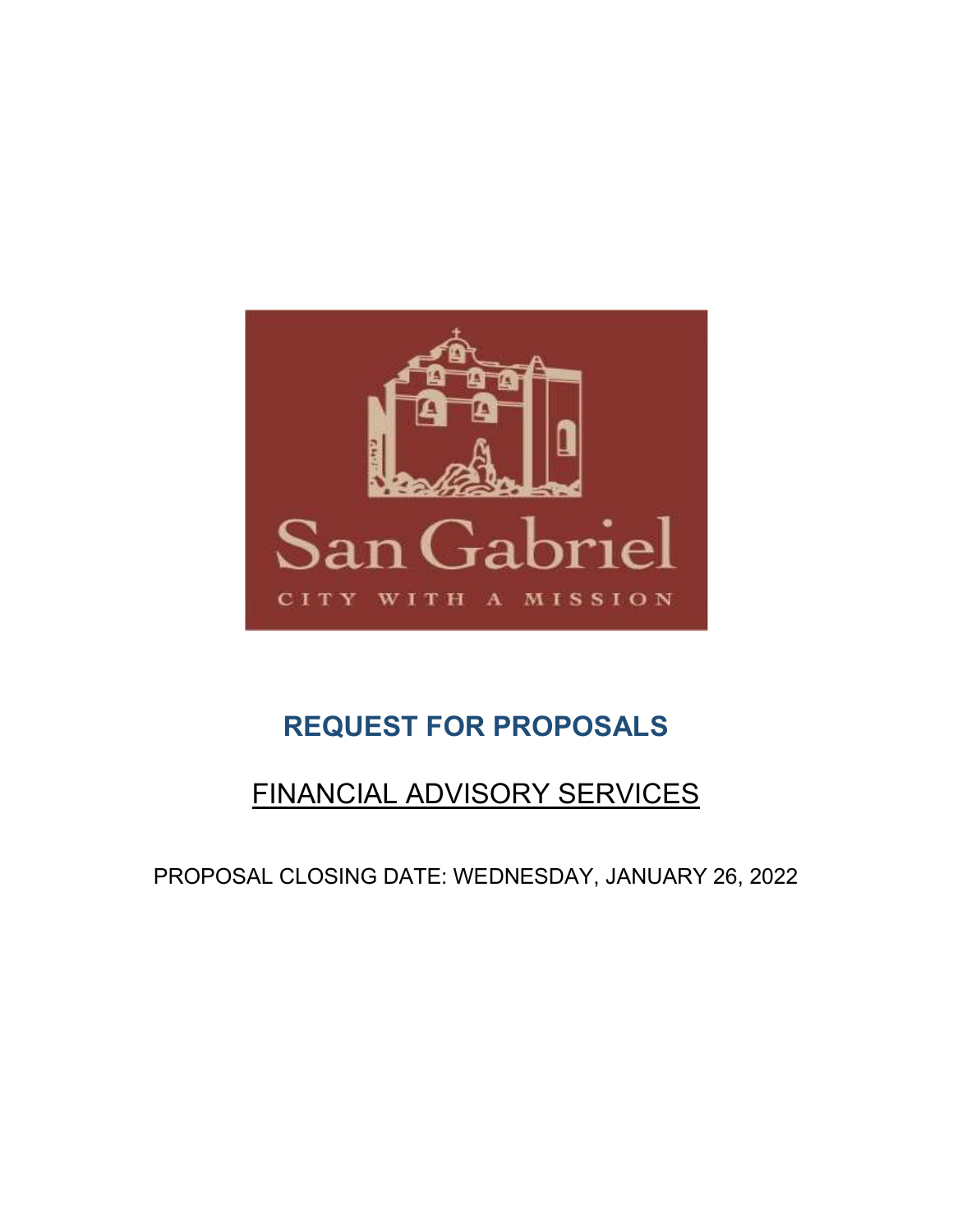# REQUEST FOR PROPOSALS

# FINANCIAL ADVISORY SERVICES

# **INTRODUCTION**

The City of San Gabriel desires to solicit qualified proposals for the provision of Financial Advisory Services. The primary role of the financial advisor under this contract is to support the debt issuance activity of the City. Other responsibilities include, but are not limited to: Providing advice on all aspects of any proposed capital financing; Developing innovative solutions to the City's funding requirements in order to achieve the most advantageous financing terms; Making recommendations on the timing, sizing, maturity schedules, call provisions and other details of bond issues; Reviewing and making appropriate recommendations on all ordinances, official statements and other documents necessary for debt issuance; as well as other responsibilities.

### THE CITY OF SAN GABRIEL

San Gabriel is located approximately 10 miles northeast of the City of Los Angeles within the western San Gabriel Valley sub region of the greater Los Angeles metropolitan area and was incorporated in 1913 as a general law city which operates under the council-manager form of government. The City Council is comprised of five members who are elected at large serving a staggered term of four years. The City provides a full range of municipal services including police and fire protection, engineering and planning, street maintenance, traffic control, code enforcement, parks and recreation services, and general administrative activities. The City encompasses 4.1 square miles of predominately flat land area with a population of 40,353.

#### SCOPE OF WORK

The City of San Gabriel seeks the services of a Financial Advisor (FA) to assist the City with a range of services related to the City's debt management and capital needs. The FA will be expected to assist with the following activities:

- Assist in assembling the financing team.
- Develop RFPs for services and help evaluate proposals as required.
- Review the City's existing asset and financing plans, evaluate alternatives, and assist with the coordination of those plans or assist with the development of new, separate financing plans.
- Assist the City in reviewing opportunities to refinance and restructure its existing debt and evaluate its mix of fixed and variable rate debt to reduce costs or to otherwise implement its financial objectives.
- Assist with obtaining required authorizations, including referenda.
- Advice on method of bond sale (where appropriate).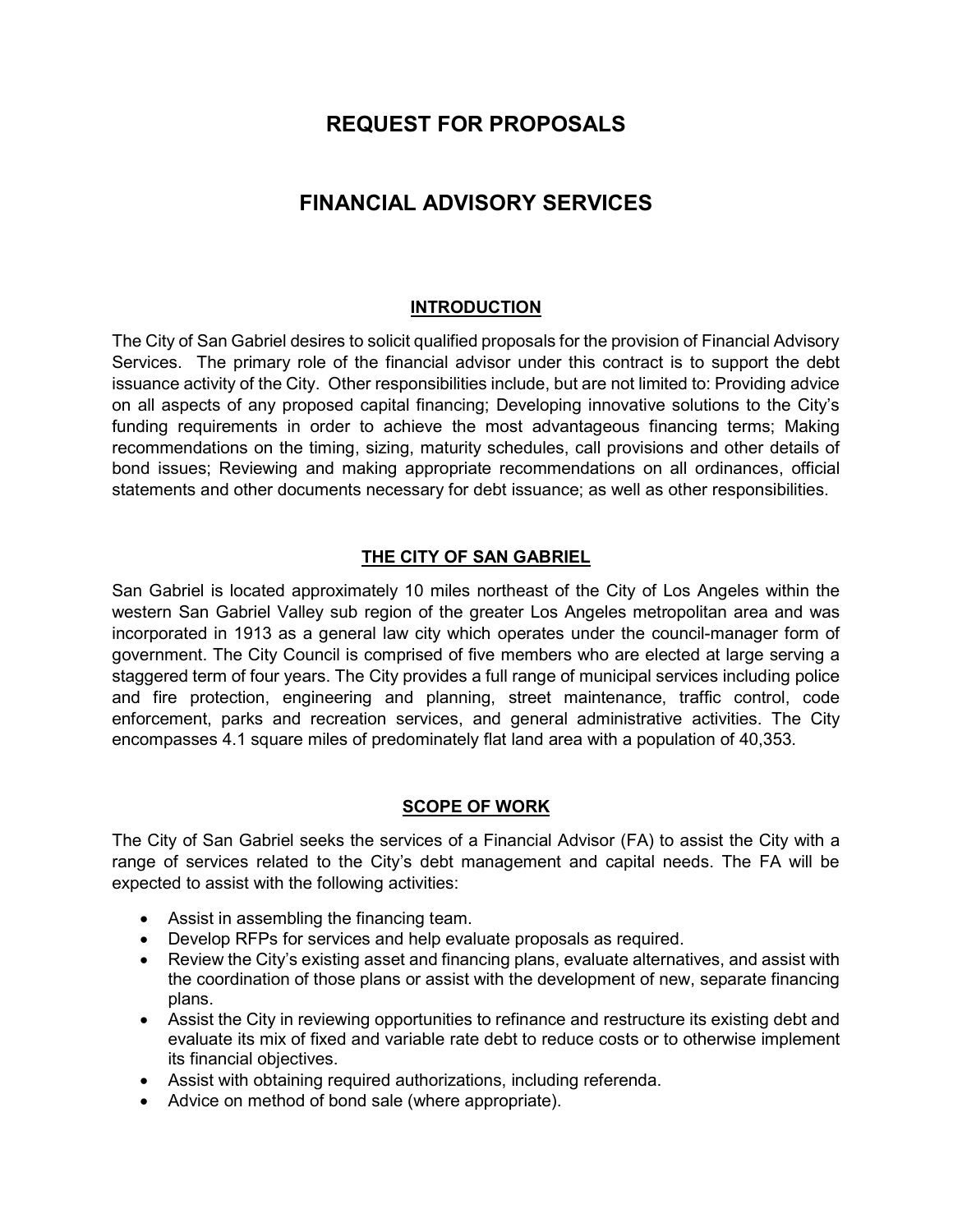- Recommend timing of bond sales.
- Identify tasks, responsibilities, and dates for completing activities leading up to bond sales.
- Design or actively participate in the design of debt structure.
- Provide advice on approach to ratings and assist with rating presentation.
- Evaluate use and obtain bids for credit enhancement (if appropriate).
- Assist in reviewing documents, including preliminary and final official statements.
- Conduct pre-marketing of issues (competitive sale).
- Evaluate bids, including accuracy of TIC calculation, and recommend award (competitive sale).
- Review pricing, underwriter roles, and allocation of bonds (negotiated sale).
- Assist with closing arrangements.
- Assist with investment of bond proceeds (if appropriate).
- Provide advice related to compliance with arbitrage regulations.
- Assist with the presentation of recommendations to City management and City Council.
- Prepare analytical data related to internal evaluations of capital projects and City liabilities including outstanding indebtedness.

During the period of its contract, the FA shall not be permitted to participate directly or indirectly in any manner in the purchase of any financing debt or bonds relating to any phase of the project for which the FA services are provided. The FA may not terminate the contract with the City prematurely for purposes of then serving as the underwriter of any City financing.

The City's preference is that the FA's fees will be contingent upon successful transaction and be paid for by proceeds of those transactions at the time of closing. The consultant fees will be negotiated on either an hourly or fixed fee, based on the project.

# SUBMITTAL REQUIREMENTS

# A. Qualifications of the firm

- 1. Describe your firm's experience in providing Financial Advisory services to public sector clients. Identify the percentage of your firm's business focused on public sector financial services and the number of staff in your firm assigned to public sector clients.
- 2. Identify those public sector entities for which your firm is currently under contract to serve as Financial Advisor.
- 3. Provide the number and volume of public sector debt issuance transactions.
- 4. Identify the location of your firm's office where individuals will be assigned to the City of San Gabriel are located.
- 5. Provide references of your firm who have similarities to the City of San Gabriel, whom the City may contact.

# B. Qualifications of Individuals

1. Identify the individual who will serve as primary point of contact assigned to the City of San Gabriel as well as other individuals who would be expected to serve on the City's transactions. Describe the role of each individual and the approximate level of service for each in a typical transaction.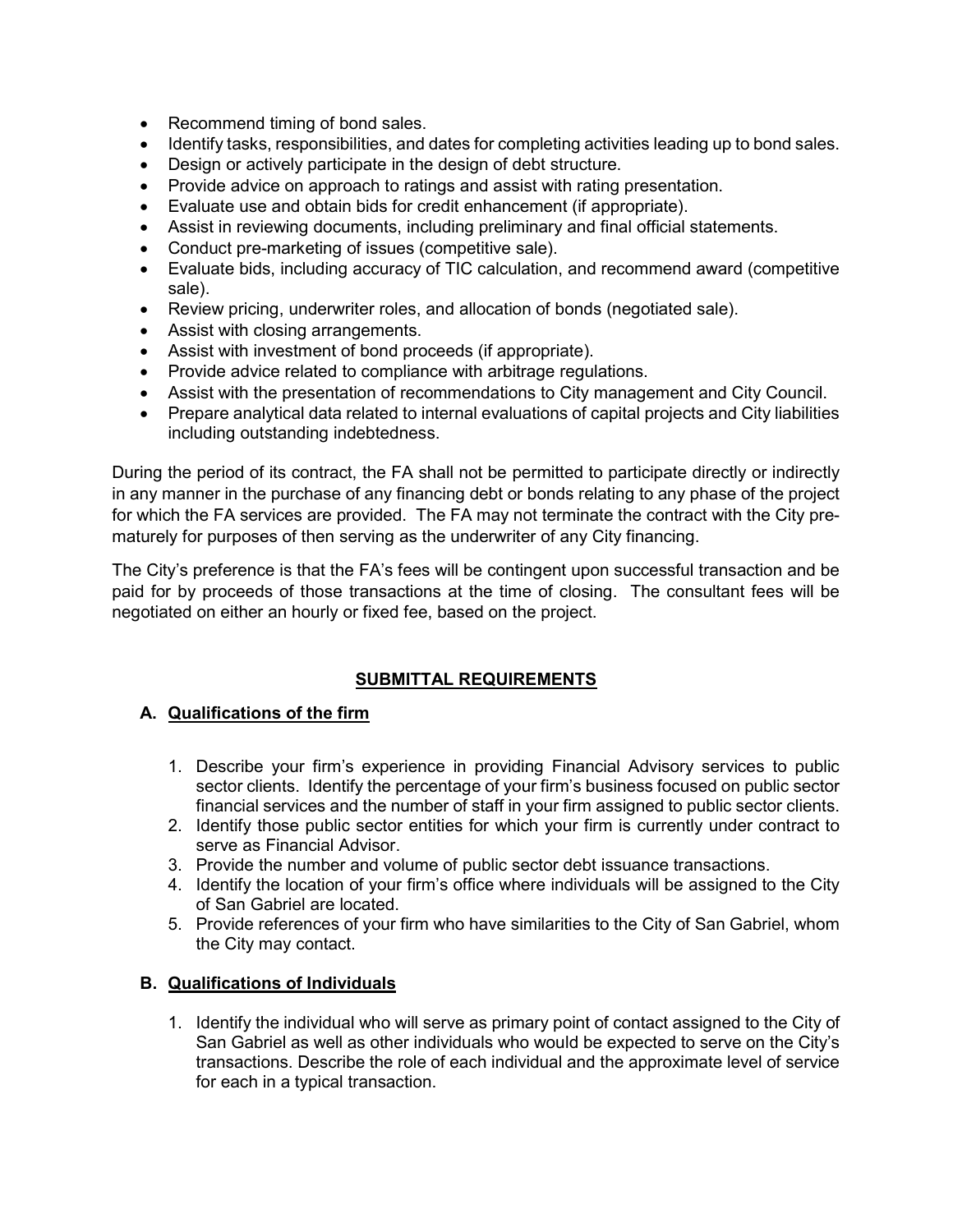- 2. Provide a brief resume for each of these individuals that identifies their background, educational experience, work experience, and past responsibilities serving in a similar role.
- 3. Describe each individual's specific area of specialty and how they would provide services as described in this RFP.

#### C. Legal Issues/Conflicts of interest:

Proposals also will include for your firm:

- Violations of federal, state or local regulations/laws within the past 3 years
- Pending or current litigation
- Arrangements with other firms that could pose a conflict of interest.
- If none of the above apply, a statement to that affect.

#### D. Compensation

Provide a description of your firm's approach to establishing a fee proposal for the various types of financing and any contingencies that could be included in the proposal. Additionally, provide hourly rates for any staff person that could be assigned to the project.

#### TIME OF PERFORMANCE

City intends to offer a 3-year initial term with an option to extend the contract for two one (1) year periods. A copy of the City's sample professional services contract and insurance requirements are included as Exhibit A. Any contract or insurance modification request must be with the consultant's RFP submittal. Note the City may choose not to honor all request.

#### PROFESSIONAL SERVICES AGREEMENT

The selected consultant will be required to sign a Professional Services Agreement with the City (Attachment A). Proposals should include a statement indicating the firm's willingness and ability to sign the contract" as is", including proposed insurance requirements, or detailing the reasons why they are not willing or able to do so.

#### EVALUATION OF PROPOSALS AND NEGOTIATIONS

A staff panel will evaluate the proposals based on the written submittal and if necessary, interviews with a select group of respondents. The city reserves the right to conduct interviews as part of the selection process.

Proposals will be evaluated on the basis of:

- Firm's overall qualifications and experience in municipal finance.
- Firm's legal issues and conflicts of interest.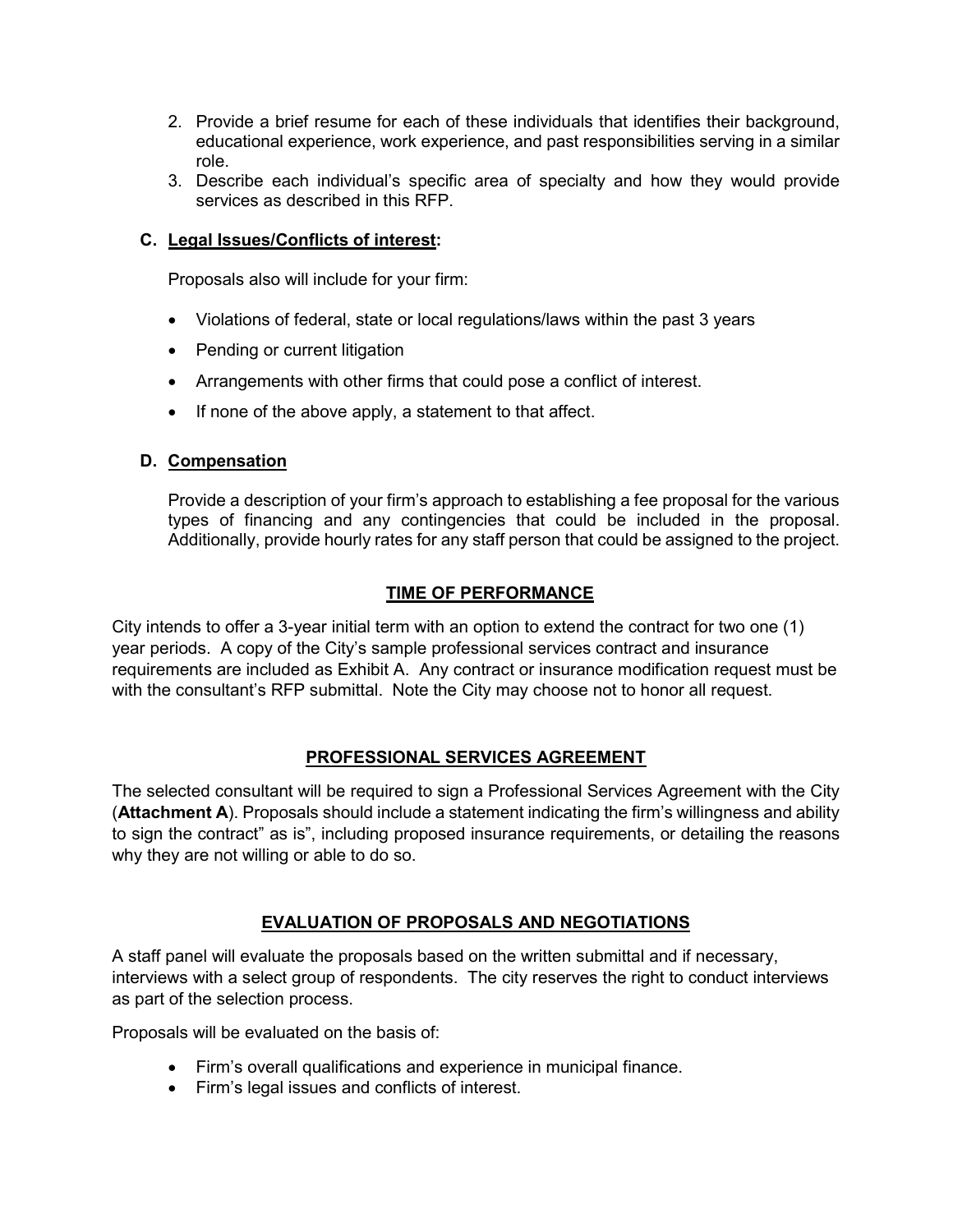- Qualifications of the proposed primary financial advisor and other staff members, and experience providing financial advisory services to other public agencies.
- Responsiveness to the Request for Proposal process and general provisions, and understanding of the scope of work as evidenced by the services offered in the proposals, presentations, and ability/willingness to sign a City contract.
- References.
- Costs.

# ESTIMATED SCHEDULE

| <b>Action</b>                                               | <b>Time/Date</b>                          |
|-------------------------------------------------------------|-------------------------------------------|
| Advertisement of RFP                                        | January 10, 2022                          |
| <b>Request for Information Due Date</b>                     | January 17, 2022                          |
| Addenda Available (If necessary)                            | January 19, 2022                          |
| Deadline to Submit Proposals                                | 5:30 p.m., Wednesday, January 26,<br>2022 |
| Interviews (tentative)                                      | Week of January 31, 2022                  |
| Selection and Recommendation to City Council<br>(tentative) | February 15, 2022                         |

# GENERAL PROVISIONS

**Submission of Proposals:** Three (3), unbound originals along with one electronic copy of the proposal emailed to wkaholokula@sgch.org. The proposal package must be sealed and plainly labeled:

City of San Gabriel

Attn: William Kaholokula, Finance Director

RFP – Financial Advisory Services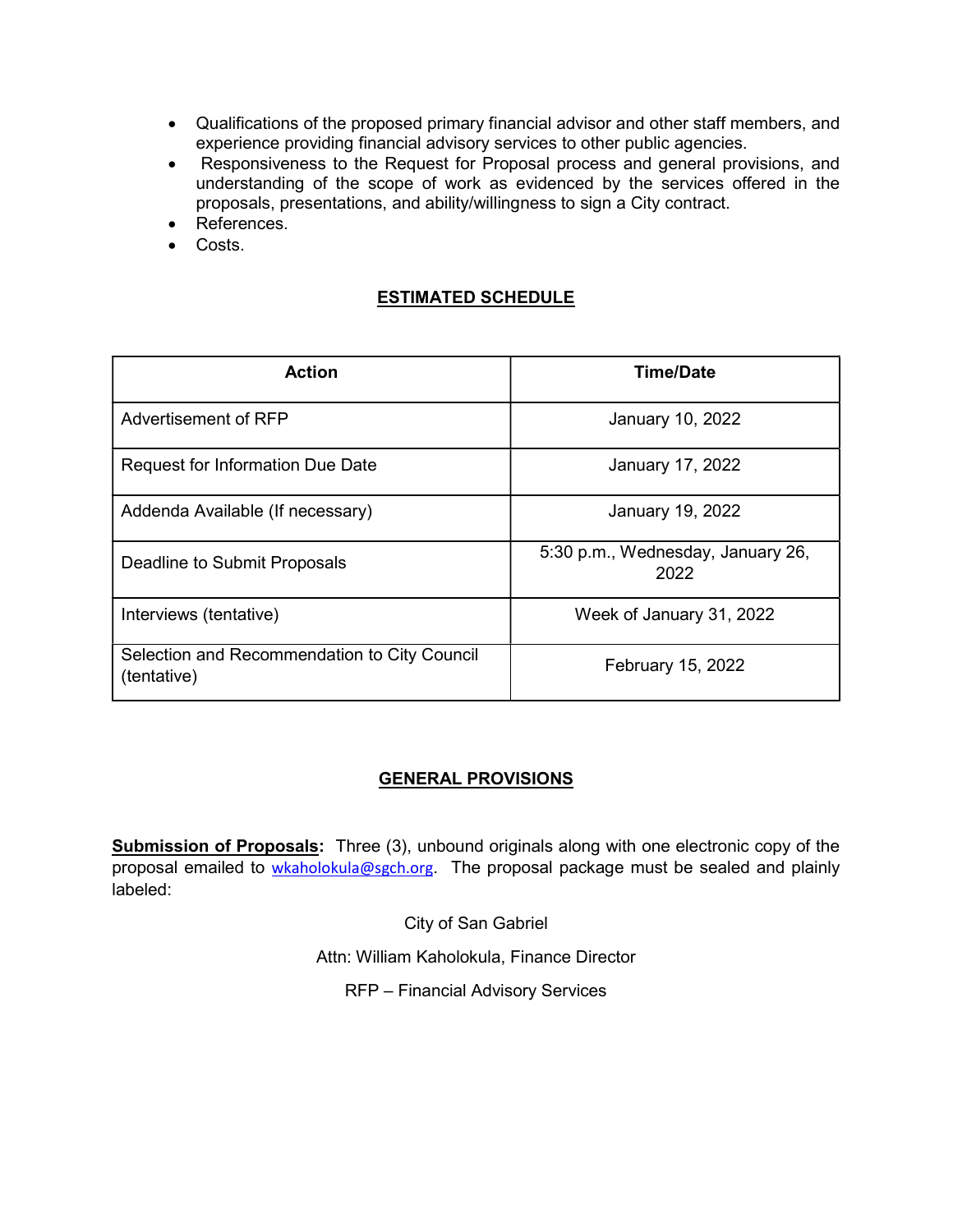City Contacts: Question about this RFP can be directed in writing via email to:

#### William Kaholokula, Finance Director

wkaholokula@sgch.org

Firm's Investigation: Before submitting an RFP, each firm shall make all investigations and examinations necessary to ascertain all conditions and requirements affecting the full performance of the contract and to verify any representations made by the City upon which the financial advisor will rely. If the firm receives an award as a result of its proposal submission, failure to have made such investigations and examinations will in no way relieve the firm from its obligation to comply in every detail with all provisions and requirements of the contract, nor will a plea of ignorance of such conditions and requirements be accepted as a basis for any claim whatsoever by the firm for additional compensation.

Competency of Firms: No proposal will be accepted from or contract awarded to a firm who is not licensed in accordance with the law, who does not hold a license qualifying him to perform work under this contract, to whom a proposal form has not been provided and who has not successfully performed on projects of similar character and scope. The consultant may be required, before the award of any contract, to show, to the complete satisfaction of the City, that it has the necessary facilities, ability, experience, and financial resources to provide the services specified herein in a satisfactory manner. Generally, consultant history and references are required at a minimum. The City may make reasonable investigations deemed necessary and proper to determine the ability of a consultant to perform the work, and the consultant shall furnish the City all information requested for this purpose.

Award: The City of San Gabriel reserves the right to reject any and all proposals; to waive any informality in the proposals; and to accept the proposal that appears to be in the best interest of the City.

In determining and evaluating the best proposal, the prices will not necessarily be controlling, but quality, equality, efficiency, utility, general terms, delivery, suitability of the service offered, and the reputation of the service in general use will also be considered with any other relevant factors.

Notice of contract award, if contract be awarded, will be made within ninety (90) days of opening of proposals to the consultant, whose proposal complies with all the requirements in the Request for Proposals and is found to be the best value to the City.

The consultant shall submit to the City, for approval, within ten (10) days from notice of contract award, all Certificates of Insurance evidencing the required coverage as described under Insurance in the City of San Gabriel sample contract.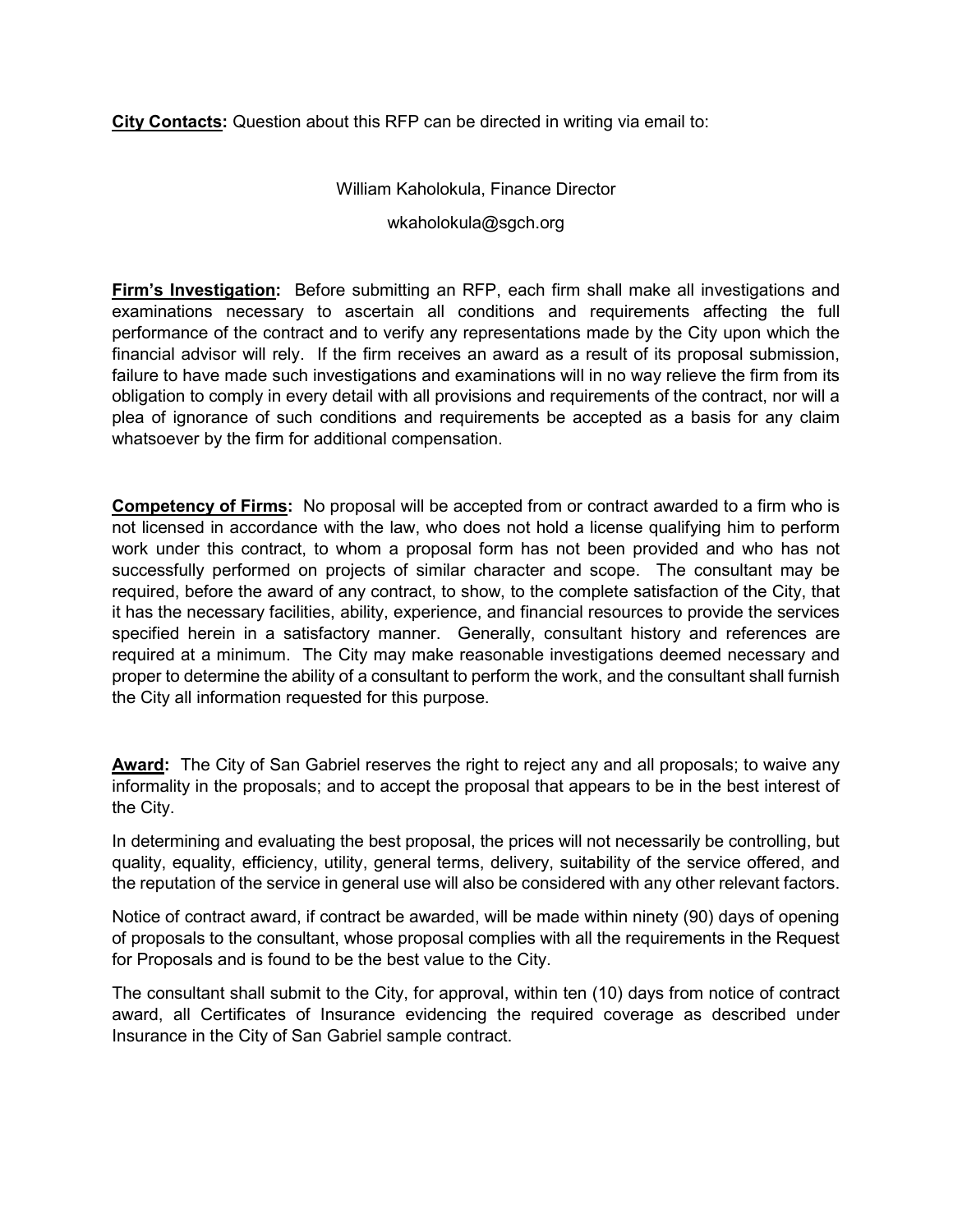The consultant shall not commence work under the terms and conditions of the contract until all Certificates of Insurance have been approved by the City and the consultant has received notice to proceed in writing and an executed copy of the contract from the City of San Gabriel.

Retention of Records: The consultant shall be required to retain any records necessary to document the charges for goods to be provided or services to be performed and make such records available to the City for inspection at the City's request for a period of four (4) years.

Non-Collusion Affidavit: The consultant declares, by signing and submitting a proposal, that the proposal is not made in the interest of, or on behalf of, any undisclosed person, partnership, company, association, organization, or corporation; that the proposal is genuine and not collusive or sham; that the consultant has not directly or indirectly induced or solicited any other consultant to put in a false or sham proposal, and has not directly or indirectly colluded, conspired, connived, or agreed with any revenue audit consultant or anyone else to put in a sham proposal, or that anyone shall refrain from bidding; that the auditor has not in any manner, directly or indirectly, sought by agreement, communication, or conference with anyone to fix the proposal price of the financial advisor or any other bidder, or to fix any overhead, profit, or cost element of the proposal price, or of that of any other revenue audit consultant , or to secure any advantage against the public body awarding the contract of anyone interested in the proposed contract; that all statements contained in the proposal are true; and, further, that the consultant has not, directly or indirectly, submitted his or her proposal price or any breakdown thereof, or the contents thereof, or divulged information or data relative thereto, or paid, and will not pay, any fee to any corporation, partnership, company association, organization, proposal depository, or to any member or agent thereof to effectuate a collusive or sham proposal.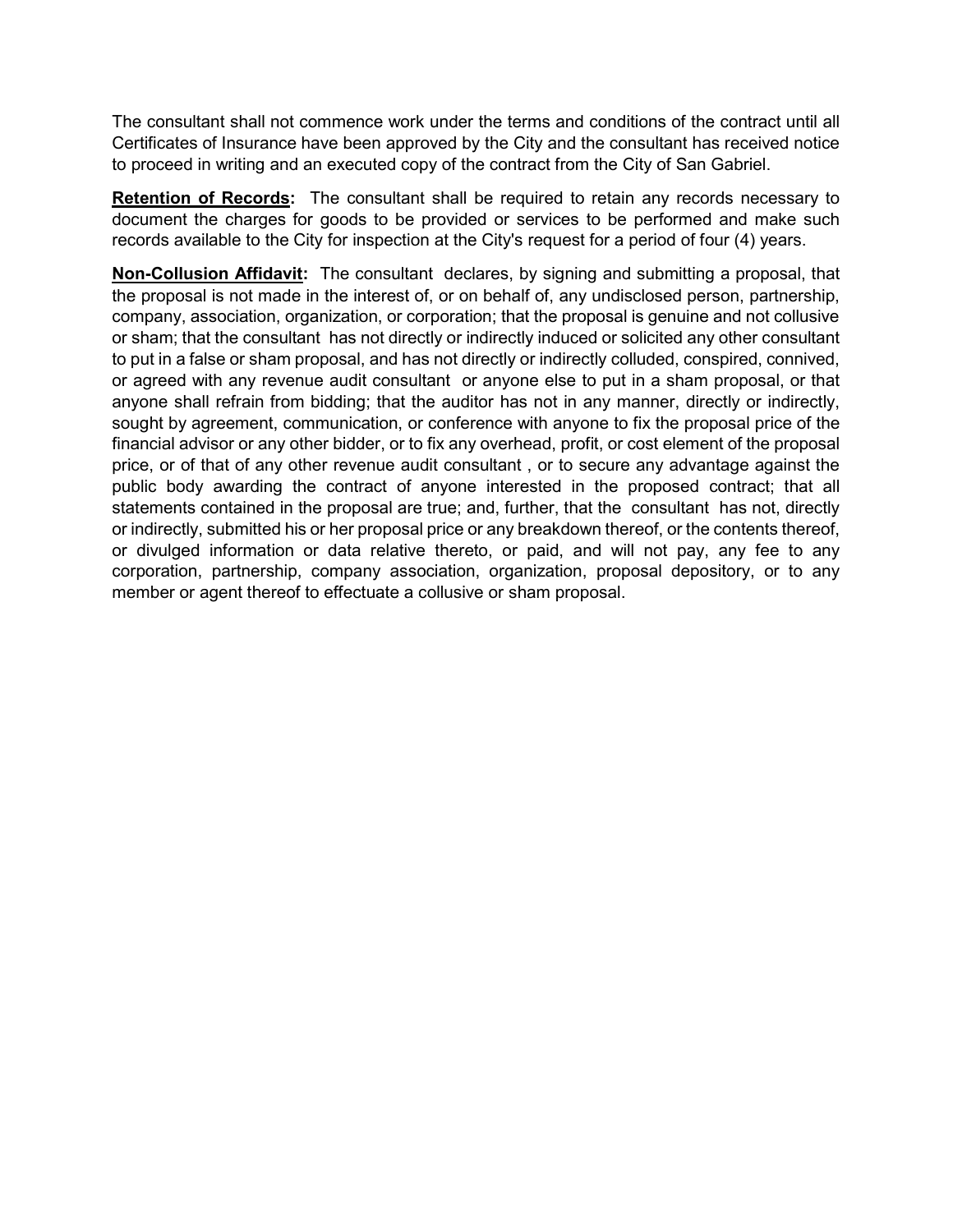Exhibit A

# PROFESSIONAL SERVICES AGREEMENT

#### BETWEEN THE CITY OF SAN GABRIEL

and the contract of the contract of the contract of the contract of the contract of the contract of the contract of the contract of the contract of the contract of the contract of the contract of the contract of the contra

#### the contract of the contract of the contract of the contract of the contract of the contract of the contract o

 THIS PROFESSIONAL SERVICES AGREEMENT ("Agreement") is made and entered into this XXth day of XX, 20XX ("Effective Date"), by and between the CITY OF SAN GABRIEL, a municipal corporation ("City"), and TBD, ("Consultant").

#### RECITALS:

 A. WHEREAS, the City proposes to utilize the services of Consultant as an independent contractor to provide financial advisory related services to the City, as more fully described in the submitted proposal attached to this Agreement; and

 B. WHEREAS, Consultant represents that it has that degree of specialized expertise contemplated within California Government Code Section 37103, and holds all necessary licenses to practice and perform the services herein contemplated; and

 C. WHEREAS, no official or employee of City has a financial interest, within the provisions of Sections 1090-1092 of the California Government Code, in the subject matter or making of this Agreement.

 NOW, THEREFORE, for and in consideration of the mutual covenants and conditions contained herein, the parties hereby agree as follows:

#### 1.0. SERVICES PROVIDED BY CONSULTANT

 1.1. Scope of Services. Consultant shall provide the services described in the attached Exhibit "A," ("Consultant Proposal") incorporated herein by refrence. The services may be amended, at the City's discretion, by way of a written directive from City.

 1.2. Professional Practices. All professional services to be provided by Consultant pursuant to this Agreement shall be provided by personnel experienced in their respective fields and in a manner consistent with the standards of care, diligence and skill ordinarily exercised by professional consultants in similar fields and circumstances in accordance with sound professional practices. Consultant also warrants that it is familiar with all laws that may affect its performance of this Agreement and shall advise City of any changes in any laws that may affect Consultant's performance of this Agreement, or be applicable to any of the tasks completed by the Consultant.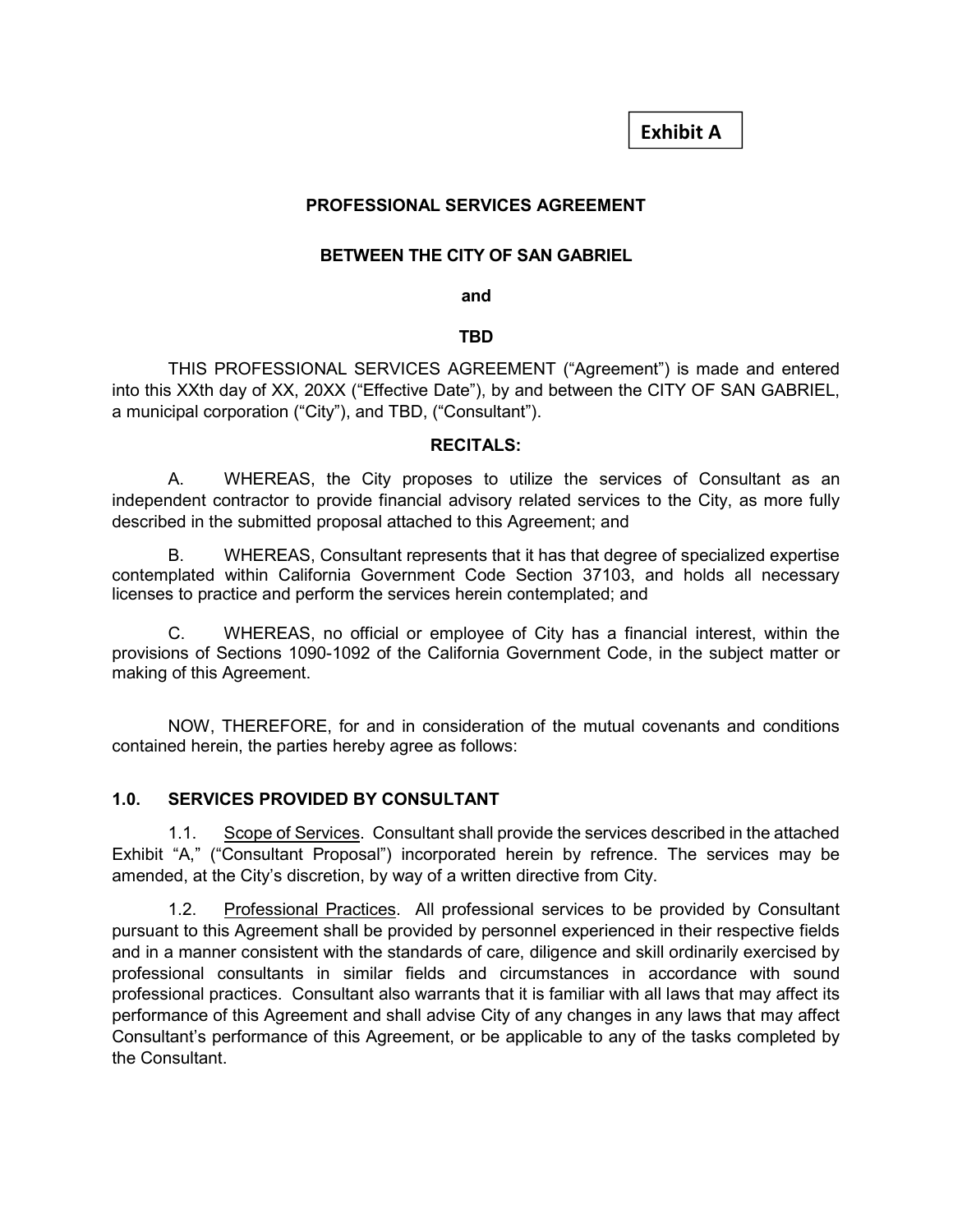1.3. Performance to Satisfaction of City. Consultant agrees to perform all the work to the complete satisfaction of the City. Evaluations of the work will be done by the City Manager, or his or her designee. If the quality of work is not satisfactory, City in its discretion has the right to:

- (a) Meet with Consultant to review the quality of the work and resolve the matters of concern;
- (b) Require Consultant to repeat the work at no additional fee until it is satisfactory; and/or
- (c) Terminate the Agreement as hereinafter set forth.

 1.4. Compliance with Applicable Laws. Consultant warrants that it shall perform the services required by this Agreement in compliance with all applicable Federal and California laws, including, but not limited to, those laws related to copyrights, trademarks and intellectual properties, minimum hours and wages; prevailing wags as applicable, occupational health and safety; fair employment and employment practices; workers' compensation insurance and safety in employment; trademark and copyright laws and all other Federal, State and local laws and ordinances applicable to the services required under this Agreement. Consultant shall indemnify and hold harmless City from and against all claims, demands, payments, suits, actions, proceedings, and judgments of every nature and description including attorneys' fees and costs, presented, brought, or recovered against City for, or on account of any liability under any of the above-mentioned laws, which may be incurred by reason of Consultant's performance under this Agreement.

 1.5. Non-discrimination. In performing this Agreement, Consultant shall not engage in, nor permit its agents to engage in, discrimination in employment of persons because of their race, religion, color, national origin, ancestry, age, physical handicap, medical condition, marital status, sexual gender or sexual orientation, or any other protected classification except as permitted pursuant to Section 12940 of the Government Code.

 1.6. Non-Exclusive Agreement. Consultant acknowledges that City may enter into agreements with other consultants for services similar to the services that are subject to this Agreement or may have its own employees perform services similar to those services contemplated by this Agreement.

 1.7. Delegation and Assignment. This is a personal service contract, and the duties set forth herein shall not be delegated or assigned to any other person or entity without the prior written consent of City. Consultant may engage a subcontractor(s) as permitted by law and may employ other personnel to perform services contemplated by this Agreement at Consultant's sole cost and expense.

1.8. Confidentiality. Employees of Consultant in the course of their duties may have access to financial, accounting, statistical, and personnel data of private individuals and employees of City. Consultant covenants that all data, documents, discussion, or other information developed or received by Consultant or provided for performance of this Agreement are deemed confidential and shall not be disclosed by Consultant without written authorization by City. City shall grant such authorization if disclosure is required by law. All City data shall be returned to City upon the termination of this Agreement. Consultant's covenant under this Section shall survive the termination of this Agreement.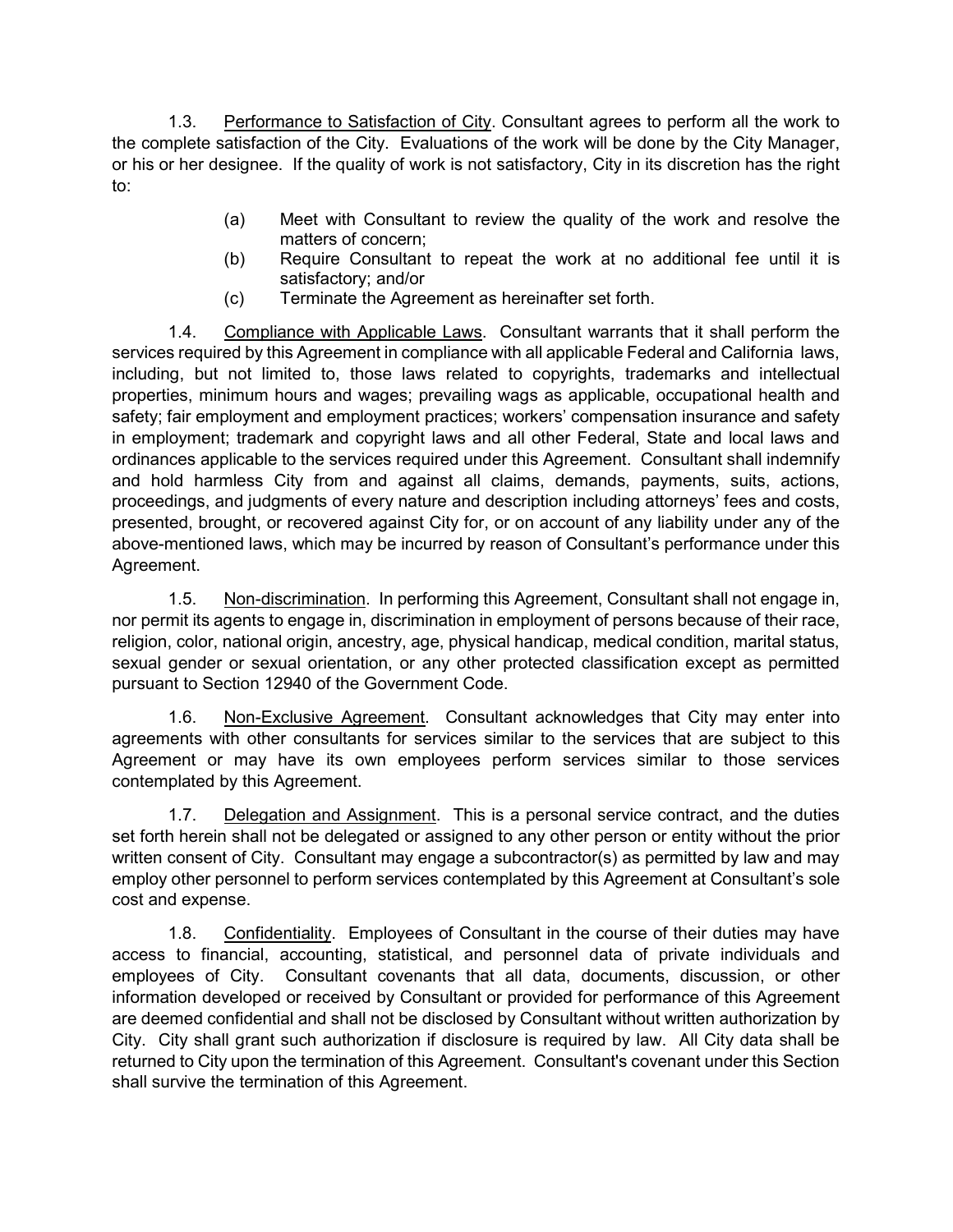# 2.0. COMPENSATION AND BILLING

 2.1. Compensation. City agrees to compensate Consultant for the services rendered provided under this Agreement and Consultant agrees to accept payment in full satisfaction for such services. The Consultant's standard rate shall be in accordance with the attached Exhibit A ("Consultant Proposal") but in no event will the total compensation exceed \$\_\_\_\_\_\_\_\_\_\_.

 2.2. Additional Services. Consultant shall not receive compensation for any services provided outside the scope of services specified in the Consultant's Proposal unless the City, prior to Consultant performing the additional services, approves such additional services in writing. It is specifically understood that oral requests and/or approvals of such additional services or additional compensation shall be unenforceable.

 2.3. Method of Billing. Consultant may submit invoices to the City for approval on a progress basis, but no more than monthly. Said invoice shall be based on the total of all Consultant's services which have been completed to City's sole satisfaction. City shall pay Consultant's invoice within forty-five (45) days from the date City receives said invoice. Each invoice shall describe in detail, the services performed, the date of performance, and the associated time for completion. Any additional services approved and performed pursuant to Section 2.2 of this Agreement shall be designated as "Additional Services" and shall identify the number of the authorized change order, where applicable, on all invoices, or be accompanied by a copy of the written authorization from the City.

2.4. Records and Audits. Records of Consultant's services relating to this Agreement shall be maintained in accordance with generally recognized accounting principles and shall be made available to City for inspection and/or audit at mutually convenient times for a period of three (3) years from the Effective Date.

#### 3.0. TIME OF PERFORMANCE

 3.1. Commencement and Completion of Work. The professional services to be performed pursuant to this Agreement shall be completed in accordance with the Consultant Proposal (Exhibit A) . The Scope of Work may be amended by mutual agreement of the parties. Failure to commence work in a timely manner and/or diligently pursue work to completion may be grounds for termination of this Agreement.

 3.2. Excusable Delays. Neither party shall be responsible for delays or lack of performance resulting from acts beyond the reasonable control of the party or parties. Such acts shall include, but not be limited to, acts of God, fire, strikes, material shortages, compliance with laws or regulations, riots, acts of war, or pandemics.

# 4.0. TERM AND TERMINATION

 4.1. Term. This Agreement shall commence on the Effective Date and shall continue in effect for a period not to exceed three (3) years from the Effective Date, unless terminated as provided herein.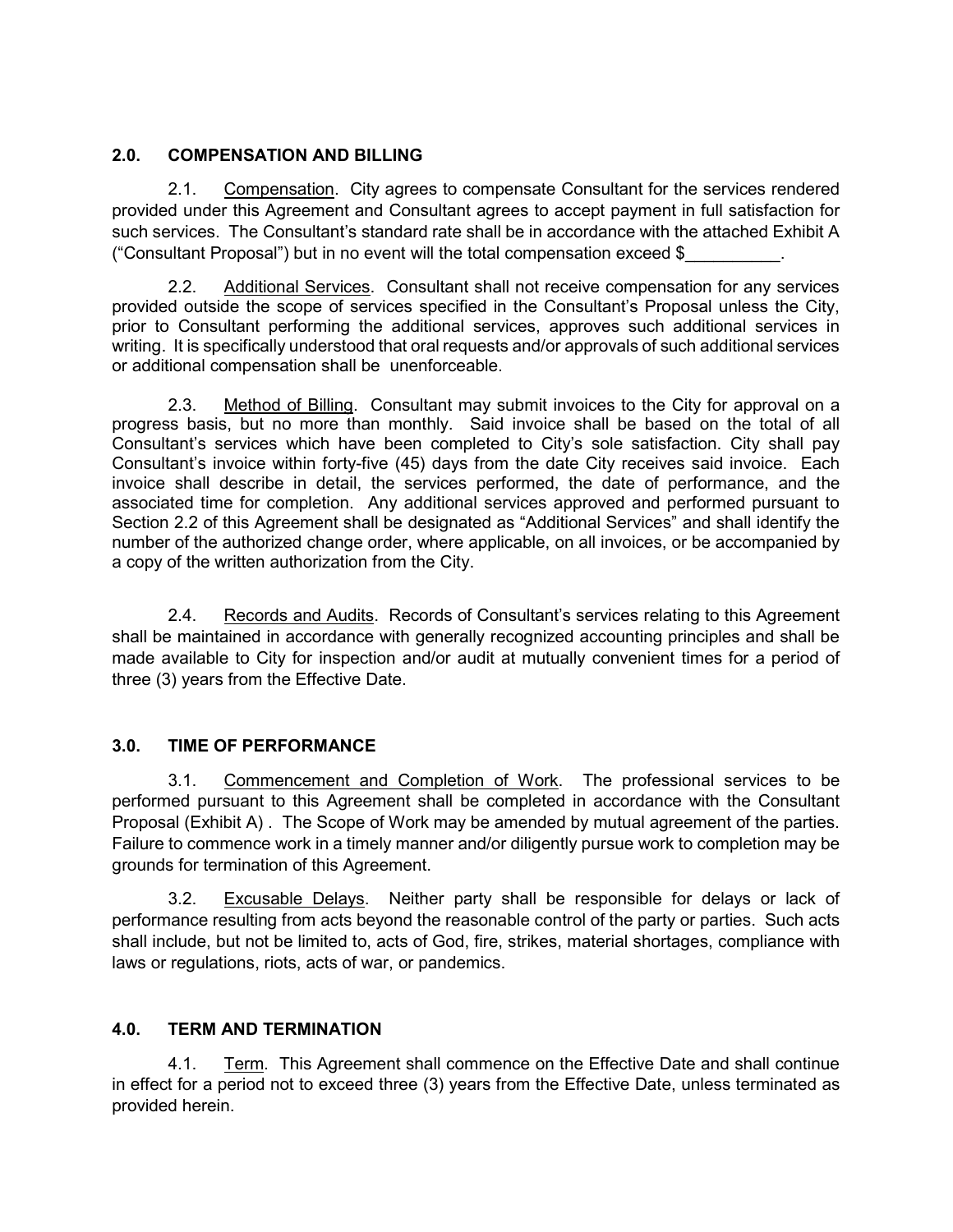4.2. Notice of Termination. The City reserves and has the right and privilege of canceling, suspending or abandoning the execution of all or any part of the work contemplated by this Agreement, with or without cause, at any time, by providing written notice to Consultant. The termination of this Agreement shall be deemed effective upon receipt of the notice of termination. In the event of such termination, Consultant shall immediately stop rendering services under this Agreement unless directed otherwise by the City.

 4.3. Compensation. In the event of termination, City shall pay Consultant for reasonable costs incurred and professional services satisfactorily performed up to and including the date of City's written notice of termination. Compensation for work in progress shall be prorated based on the percentage of work completed as of the effective date of termination in accordance with the fees set forth herein. In ascertaining the professional services actually rendered hereunder up to the effective date of termination of this Agreement, consideration shall be given to both completed work and work in progress, to complete and incomplete drawings, and to other documents pertaining to the services contemplated herein whether delivered to the City or in the possession of the Consultant.

 4.4. Documents. In the event of termination of this Agreement, all documents prepared by Consultant in its performance of this Agreement including, but not limited to, finished or unfinished design, development and construction documents, data studies, drawings, maps and reports, shall be delivered to the City within ten (10) days of delivery of termination notice to Consultant, at no cost to City. Any use of uncompleted documents without specific written authorization from Consultant shall be at City's sole risk and without liability or legal expense to Consultant.

# 5.0. INSURANCE

 5.1. Minimum Scope and Limits of Insurance. Consultant shall obtain, maintain, and keep in full force and effect during the life of this Agreement all of the following minimum scope of insurance coverages with an insurance company admitted to do business in California, rated "A," Class X, or better in the most recent Best's Key Insurance Rating Guide, and approved by City:

- (a) General liability insurance. Consultant shall maintain commercial general liability insurance with coverage at least as broad as Insurance Services Office form CG 00 01, in an amount not less than \$1,000,000 per occurrence, \$2,000,000 general aggregate, for bodily injury, personal injury, and property damage. The policy must include contractual liability that has not been amended. Any endorsement restricting standard ISO "insured contract" language will not be accepted.
- (b) Automobile liability insurance. Consultant shall maintain automobile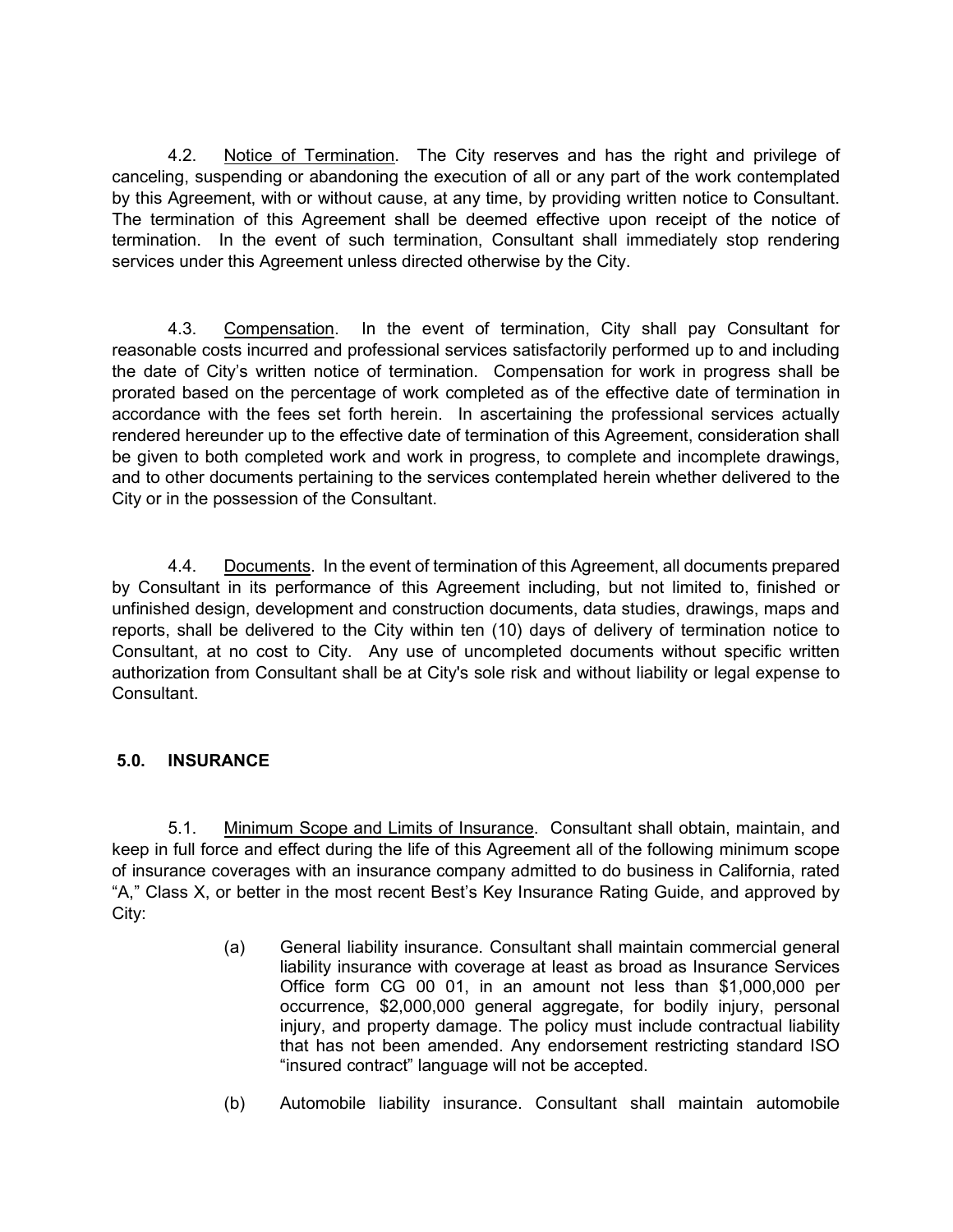insurance at least as broad as Insurance Services Office form CA 00 01 covering bodily injury and property damage for all activities of the Consultant arising out of or in connection with Work to be performed under this Agreement, including coverage for any owned, hired, non-owned or rented vehicles, in an amount not less than 1,000,000 combined single limit for each accident.

- (c) Workers' compensation insurance. Consultant shall maintain Workers' Compensation Insurance (Statutory Limits) and Employer's Liability Insurance (with limits of at least \$1,000,000). Consultant shall submit to Agency, along with the certificate of insurance, a Waiver of Subrogation endorsement in favor of Agency, its officers, agents, employees and volunteers.
- (d) Professional liability (errors & omissions) insurance. Consultant shall maintain professional liability insurance that covers the Services to be performed in connection with this Agreement, in the minimum amount of \$1,000,000 per claim and in the aggregate. Any policy inception date, continuity date, or retroactive date must be before the effective date of this agreement and Consultant agrees to maintain continuous coverage through a period no less than three years after completion of the services required by this agreement.

5.2. Endorsements. The commercial general liability insurance policy and business automobile liability policy shall contain or be endorsed to contain the following provisions:

- (e) Additional insureds: "The City of San Gabriel and its elected and appointed boards, officers, officials, agents, employees, and volunteers are additional insureds with respect to: liability arising out of activities performed by or on behalf of the Consultant pursuant to its contract with the City; products and completed operations of the Consultant; premises owned, occupied or used by the Consultant; automobiles owned, leased, hired, or borrowed by the Consultant."
- (f) Notice: "Said policy shall not terminate, be suspended, or voided, nor shall it be cancelled, nor the coverage or limits reduced, until thirty (30) days after written notice is given to City.
- (g) Other insurance: "The Consultant's insurance coverage shall be primary insurance as respects the City of San Gabriel, its officers, officials, agents, employees, and volunteers. Any other insurance maintained by the City of San Gabriel shall be excess and not contributing with the insurance provided by this policy."
- (h) Any failure to comply with the reporting provisions of the policies shall not affect coverage provided to the City of San Gabriel, its officers, officials, agents, employees, and volunteers.
- (i) The Consultant's insurance shall apply separately to each insured against whom claim is made or suit is brought, except with respect to the limits of the insurer's liability.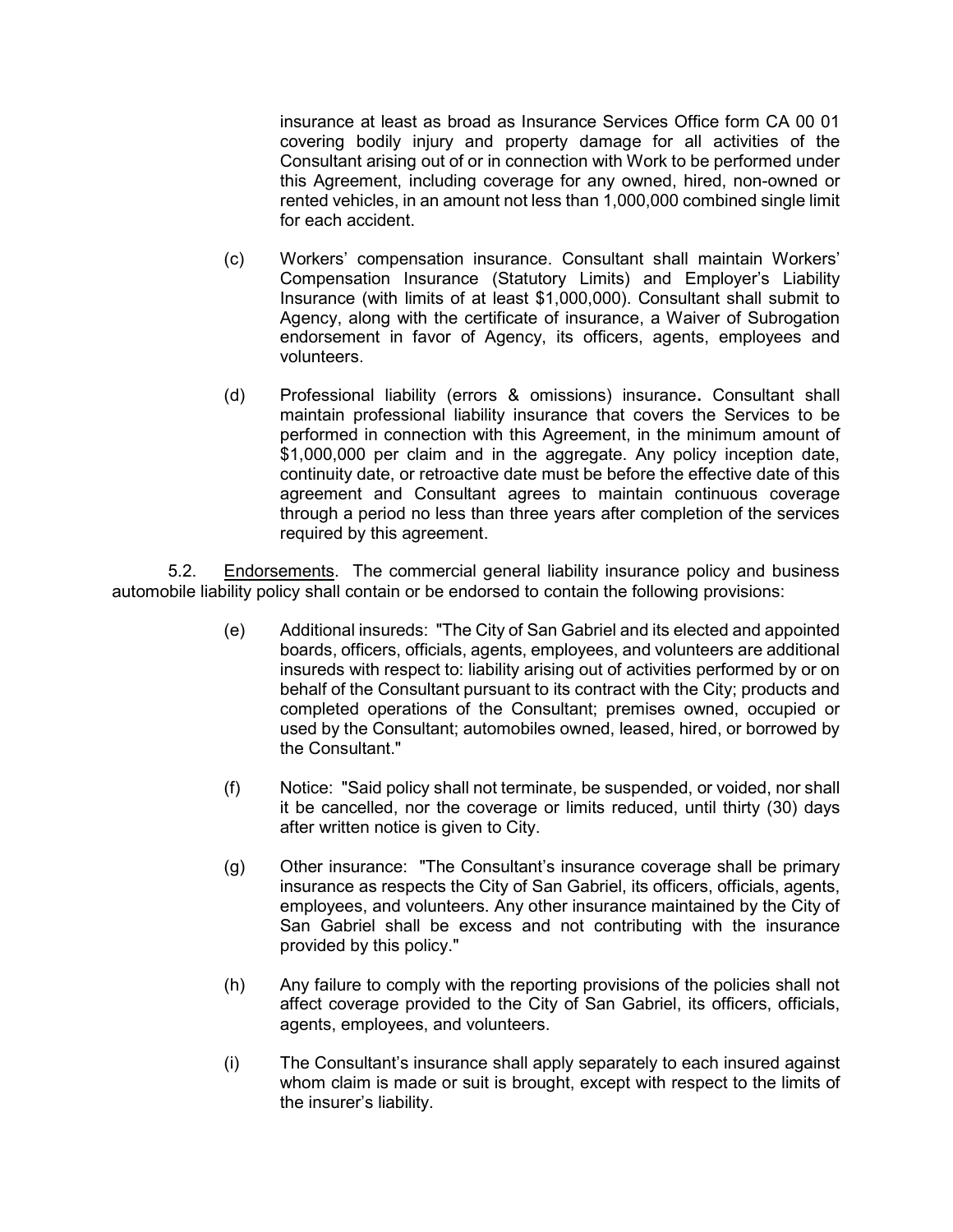5.3. Deductible or Self Insured Retention. If any of such policies provide for a deductible or self-insured retention to provide such coverage, the amount of such deductible or self-insured retention shall be approved in advance by City. No policy of insurance issued as to which the City is an additional insured shall contain a provision which requires that no insured except the named insured can satisfy any such deductible or self-insured retention.

 5.4. Certificates of Insurance. Consultant shall provide to City certificates of insurance showing the insurance coverages and required endorsements described above, and designating the City as an additional insured, in a form and content approved by City, prior to performing any services under this Agreement. The certificates of insurance shall be attached hereto as Exhibit "B" and incorporated herein by this reference.

 5.5. Non-limiting. Nothing in this Section shall be construed as limiting in any way, the indemnification provision contained in this Agreement, or the extent to which Consultant may be held responsible for payments of damages to persons or property.

### 6.0. GENERAL PROVISIONS

 6.1. Entire Agreement. This Agreement constitutes the entire agreement between the parties with respect to any matter referenced herein and supersedes any and all other prior writings and oral negotiations. This Agreement may be modified only in writing, and signed by the parties in interest at the time of such modification. The terms of this Agreement shall prevail over any inconsistent provision in any other contract document appurtenant hereto, including exhibits to this Agreement.

 6.2. Representatives. The City Manager or his or her designee shall be the representative of City for purposes of this Agreement and may issue all consents, approvals, directives and agreements on behalf of the City, called for by this Agreement, except as otherwise expressly provided in this Agreement.

 Consultant shall designate a representative for purposes of this Agreement who shall be authorized to issue all consents, approvals, directives and agreements on behalf of Consultant called for by this Agreement, except as otherwise expressly provided in this Agreement.

 6.3. Project Managers. City shall designate a Project Manager to work directly with Consultant in the performance of this Agreement.

 Consultant shall designate a Project Manager who shall represent it and be its agent in all consultations with City during the term of this Agreement. Consultant or its Project Manager shall attend and assist in all coordination meetings called by City.

 6.4. Notices. Any notices, documents, correspondence or other communications concerning this Agreement or the work hereunder may be provided by personal delivery, facsimile or mail and shall be addressed as set forth below. Such communication shall be deemed served or delivered: a) at the time of delivery if such communication is sent by personal delivery; b) at the time of transmission if such communication is sent by email; and c) 48 hours after deposit in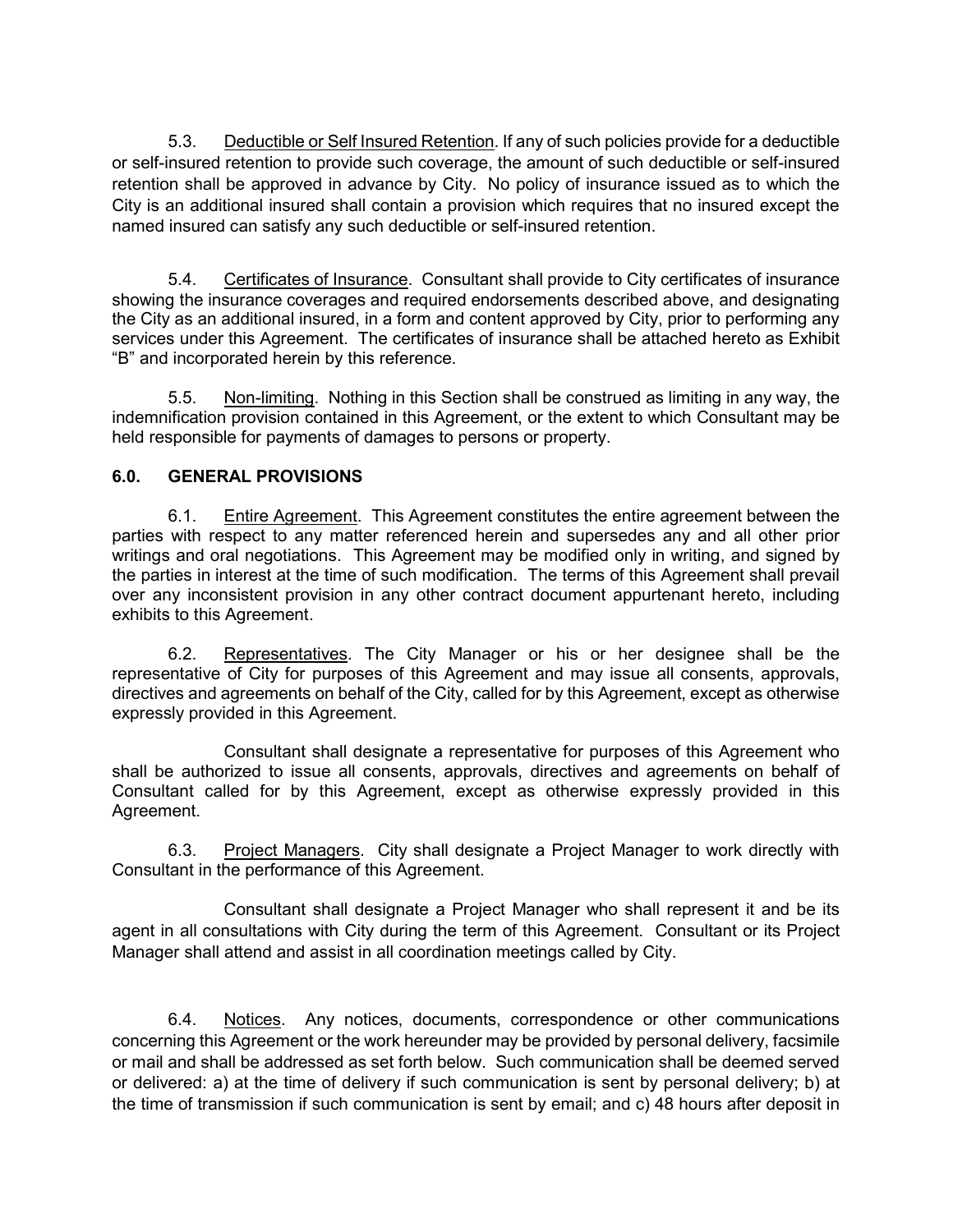the U.S. Mail as reflected by the official U.S. postmark if such communication is sent through regular United States mail.

IF TO CONSULTANT: IF TO CITY:

TBD City of San Gabriel 425 S. Mission Drive San Gabriel, CA 91776 Tel: (626) 308-2800 Fax: (626) 458-2830 Attn: William Kaholokula, Finance Director wkaholokula@sgch.org

 6.5. Attorneys' Fees. In the event that litigation is brought by any party in connection with this Agreement, the prevailing party shall be entitled to recover from the opposing party all costs and expenses, including reasonable attorneys' fees, incurred by the prevailing party in the exercise of any of its rights or remedies hereunder or the enforcement of any of the terms, conditions, or provisions hereof.

 6.6. Governing Law. This Agreement shall be governed by and construed under the laws of the State of California without giving effect to that body of laws pertaining to conflict of laws. In the event of any legal action to enforce or interpret this Agreement, the parties hereto agree that the sole and exclusive venue shall be a court of competent jurisdiction located in Los Angeles County, California.

 6.7. Assignment. Consultant shall not voluntarily or by operation of law assign, transfer, sublet or encumber all or any part of Consultant's interest in this Agreement without City's prior written consent. Any attempted assignment, transfer, subletting or encumbrance shall be void and shall constitute a breach of this Agreement and cause for termination of this Agreement.

6.8. Indemnification and Hold Harmless. Consultant shall defend, indemnify, and hold harmless City, its officers, employees and agents, from and against loss, injury, liability, or damages arising from any act or omission to act, including any negligent act or omission to act by Consultant or Consultant's officers, employees, or agents. Consultant's duty to indemnify and defend does not extend to the damages or liability caused by City's sole negligence or willful misconduct.

Should conflict of interest principles preclude a single legal counsel from representing both City and Consultant, or should City otherwise find Consultant's legal counsel unacceptable, then Consultant shall reimburse City its costs of defense, including without limitation reasonable legal counsel's fees, expert fees, and all other costs and fees of litigation. Consultant shall promptly pay any final judgement rendered against City (and its officers, officials, employees, and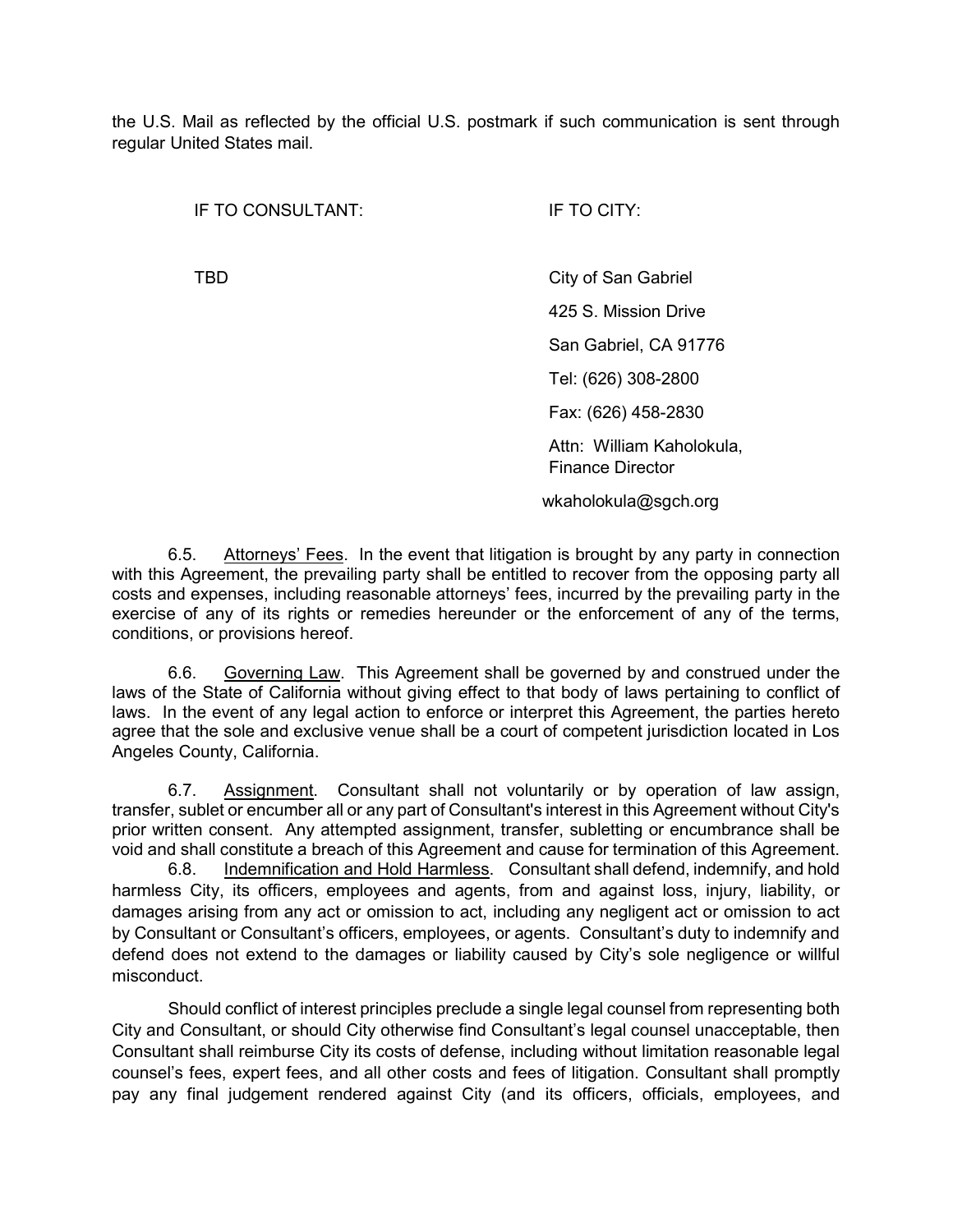volunteers) with respect to claims determined by a trier of fact to have been the result of Consultant's negligent, reckless or wrongful performance. It is expressly understood and agreed that the foregoing provisions are intended to be as broad and inclusive as is permitted by the law of the State of California and will survive termination of this Agreement.

Consultant's obligations under this section apply regardless of whether or not such claim, charge, damage, demand, action, proceeding, loss, stop notice, cost, expense, judgement, civil fine or penalty, or liability was caused in part or contributed to by an Indemnitee. However, without affecting the rights of City under any provision of this agreement, Consultant shall not be required to indemnify and hold harmless City for liability attributable to the active negligence of City, provided such active negligence is determined by agreement between the parties or by the findings of a court of competent jurisdiction. In instances where City is shown to have been actively negligent and where City's active negligence accounts for only a percentage of the liability involved, the obligation of Consultant will be for that entire portion or percentage of liability not attributable to the active negligence of City.

City and Consultant mutually waive any and all consequential, special, indirect and punitive damages against each other whether in contract, tort or any other legal theory.

 6.9. Independent Contractor. Consultant is and shall be acting at all times as an independent contractor and not as an employee of City. Consultant shall have no power to incur any debt, obligation, or liability on behalf of City or otherwise act on behalf of City as an agent. Neither City nor any of its agents shall have control over the conduct of Consultant or any of Consultant's employees, except as set forth in this Agreement. Consultant shall not, at any time, or in any manner, represent that it or any of its or employees are in any manner agents or employees of City. Consultant shall secure, at its sole expense, and be responsible for any and all payment of Income Tax, Social Security, State Disability Insurance Compensation, Unemployment Compensation, and other payroll deductions for Consultant and its officers, agents, and employees, and all business licenses, if any are required, in connection with the services to be performed hereunder. Consultant shall indemnify and hold City harmless from any and all taxes, assessments, penalties, and interest asserted against City by reason of the independent contractor relationship created by this Agreement. Consultant further agrees to indemnify and hold City harmless from any failure of Consultant to comply with the applicable worker's compensation laws. City shall have the right to offset against the amount of any fees due to Consultant under this Agreement any amount due to City from Consultant as a result of Consultant's failure to promptly pay to City any reimbursement or indemnification arising under this paragraph.

6.10. PERS Eligibility Indemnification. In the event that Consultant or any employee, agent, or subcontractor of Consultant providing services under this Agreement claims or is determined by a court of competent jurisdiction or the California Public Employees Retirement System (PERS) to be eligible for enrollment in PERS as an employee of the City, Consultant shall indemnify, defend, and hold harmless City for the payment of any employee and/or employer contributions for PERS benefits on behalf of Consultant or its employees, agents, or subcontractors, as well as for the payment of any penalties and interest on such contributions, which would otherwise be the responsibility of City.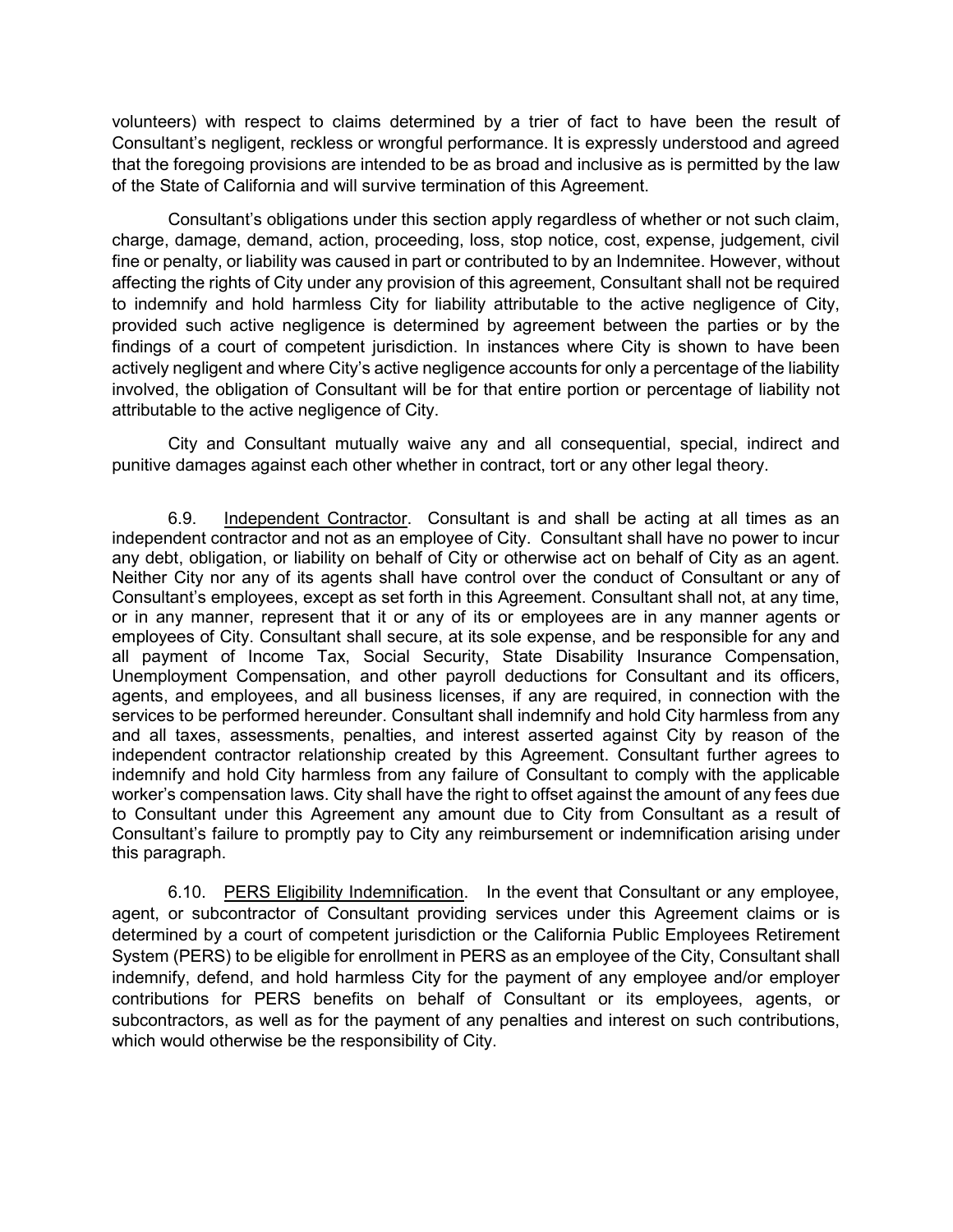Notwithstanding any other agency, state or federal policy, rule, regulation, law or ordinance to the contrary, Consultant and any of its employees, agents, and subcontractors providing service under this Agreement shall not qualify for or become entitled to, and hereby agree to waive any claims to, any compensation, benefit, or any incident of employment by City, including but not limited to eligibility to enroll in PERS as an employee of City and entitlement to any contribution to be paid by City for employer contribution and/or employee contributions for PERS benefits.

 6.11. Cooperation. In the event any claim or action is brought against City relating to Consultant's performance or services rendered under this Agreement, Consultant shall render any reasonable assistance and cooperation which City might require.

6.12. Ownership of Documents. All findings, reports, documents, information and data including, but not limited to, computer tapes or discs, files and tapes furnished or prepared by Consultant or any of its subcontractors in the course of performance of this Agreement, shall be and remain the sole property of City. Consultant agrees that any such documents or information shall not be made available to any individual or organization without the prior consent of City. Any use of such documents for other projects not contemplated by this Agreement, and any use of incomplete documents, shall be at the sole risk of City and without liability or legal exposure to Consultant. City shall indemnify and hold harmless Consultant from all claims, damages, losses, and expenses, including attorneys' fees, arising out of or resulting from City's use of such documents for other projects not contemplated by this Agreement or use of incomplete documents furnished by Consultant. Consultant shall deliver to City any findings, reports, documents, information, data, in any form, including but not limited to, computer tapes, discs, files audio tapes or any other Project related items as requested by City or its authorized representative, at no additional cost to the City.

 6.13. Public Records Act Disclosure. Consultant has been advised and is aware that this Agreement and all reports, documents, information and data, including, but not limited to, computer tapes, discs or files furnished or prepared by Consultant, or any of its subcontractors, pursuant to this Agreement and provided to City may be subject to public disclosure as required by the California Public Records Act (California Government Code Section 6250 et seq.). Exceptions to public disclosure may be those documents or information that qualify as trade secrets, as that term is defined in the California Government Code Section 6254.7, and of which Consultant informs City of such trade secret by marking such documents "Confidential" or "proprietary" when delivered to the City. The City will endeavor to maintain as confidential all information obtained by it that is designated as a trade secret. The City shall not, in any way, be liable or responsible for the disclosure of any trade secret including, without limitation, those records so marked if disclosure is deemed to be required by law or by order of the Court.

6.14. Conflict of Interest. Consultant and its officers, employees, associates and subconsultants, if any, will comply with all conflict of interest statutes of the State of California applicable to Consultant's services under this agreement, including, but not limited to, the Political Reform Act (Government Code Sections 81000, et seq.) and Government Code Section 1090. During the term of this Agreement, Consultant and its officers, employees, associates and subconsultants shall not, without the prior written approval of the City Representative, perform work for another person or entity for whom Consultant is not currently performing work that would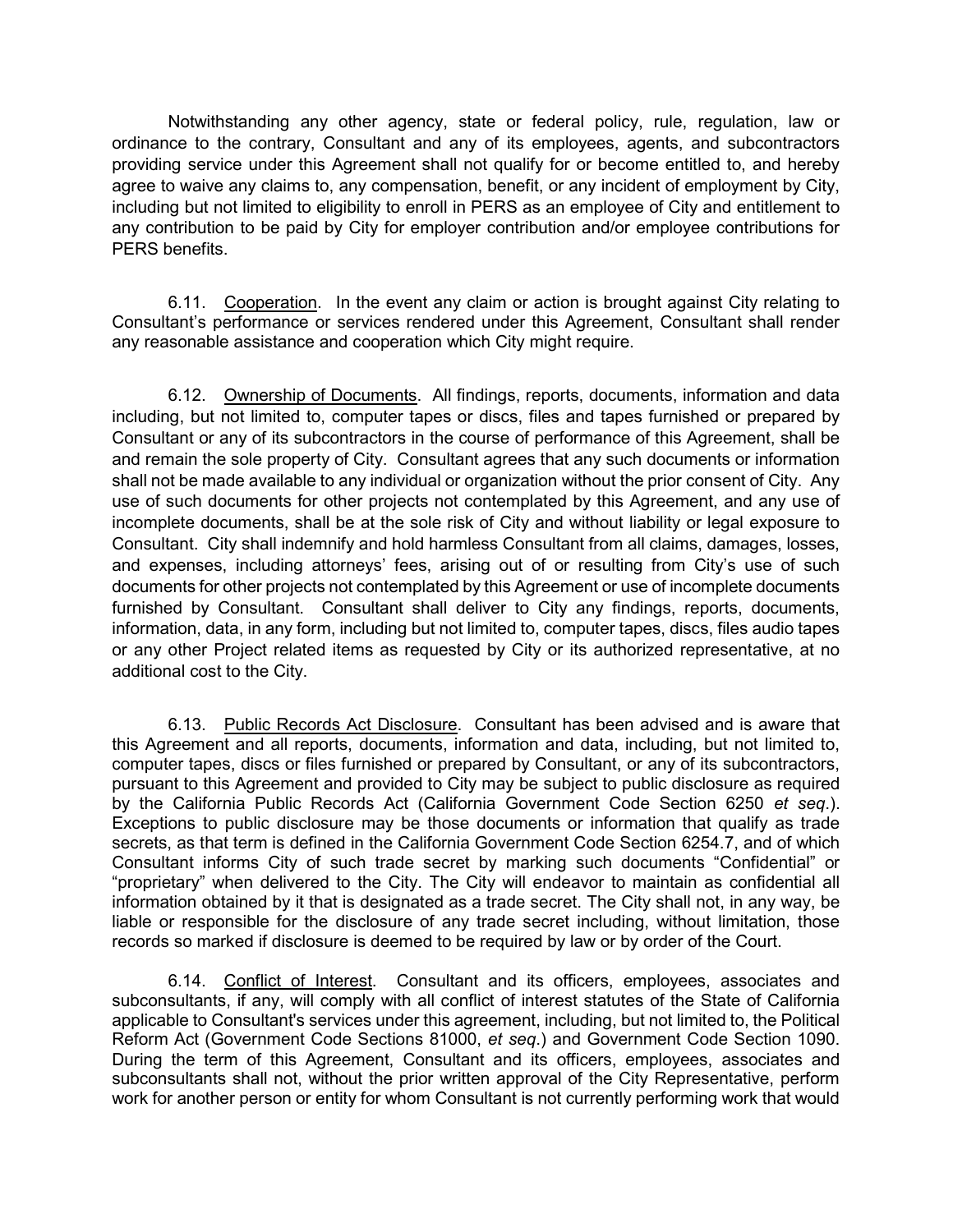require Consultant or one of its officers, employees, associates or subconsultants to abstain from a decision under this Agreement pursuant to a conflict of interest statute.

 6.15. Responsibility for Errors. Consultant shall be responsible for its work and results under this Agreement. Consultant, when requested, shall furnish clarification and/or explanation as may be required by the City's representative, regarding any services rendered under this Agreement at no additional cost to City. In the event that an error or omission attributable to Consultant occurs, then Consultant shall, at no cost to City, provide all necessary design drawings, estimates and other Consultant professional services necessary to rectify and correct the matter to the sole satisfaction of City and to participate in any meeting required with regard to the correction.

 6.16. Prohibited Employment. Consultant will not employ any regular employee of City while this Agreement is in effect.

 6.17. Order of Precedence. In the event of an inconsistency in this Agreement and any of the attached Exhibits, the terms set forth in this Agreement shall prevail. If, and to the extent this Agreement incorporates by reference any provision of any document, such provision shall be deemed a part of this Agreement. Nevertheless, if there is any conflict among the terms and conditions of this Agreement and those of any such provision or provisions so incorporated by reference, this Agreement shall govern over the document referenced.

 6.18. Costs. Each party shall bear its own costs and fees incurred in the preparation and negotiation of this Agreement and in the performance of its obligations hereunder except as expressly provided herein.

6.19. No Third Party Beneficiary Rights. This Agreement is entered into for the sole benefit of City and Consultant and no other parties are intended to be direct or incidental beneficiaries of this Agreement and no third party shall have any right in, under or to this Agreement.

 6.20. Headings. Paragraphs and subparagraph headings contained in this Agreement are included solely for convenience and are not intended to modify, explain or to be a full or accurate description of the content thereof and shall not in any way affect the meaning or interpretation of this Agreement.

 6.21. Construction. The parties have participated jointly in the negotiation and drafting of this Agreement. In the event an ambiguity or question of intent or interpretation arises with respect to this Agreement, this Agreement shall be construed as if drafted jointly by the parties and in accordance with its fair meaning. There shall be no presumption or burden of proof favoring or disfavoring any party by virtue of the authorship of any of the provisions of this Agreement.

 6.22. Amendments. Only a writing executed by the parties hereto or their respective successors and assigns may amend this Agreement.

 6.23. Waiver. The delay or failure of either party at any time to require performance or compliance by the other of any of its obligations or agreements shall in no way be deemed a waiver of those rights to require such performance or compliance. No waiver of any provision of this Agreement shall be effective unless in writing and signed by a duly authorized representative of the party against whom enforcement of a waiver is sought. The waiver of any right or remedy in respect to any occurrence or event shall not be deemed a waiver of any right or remedy in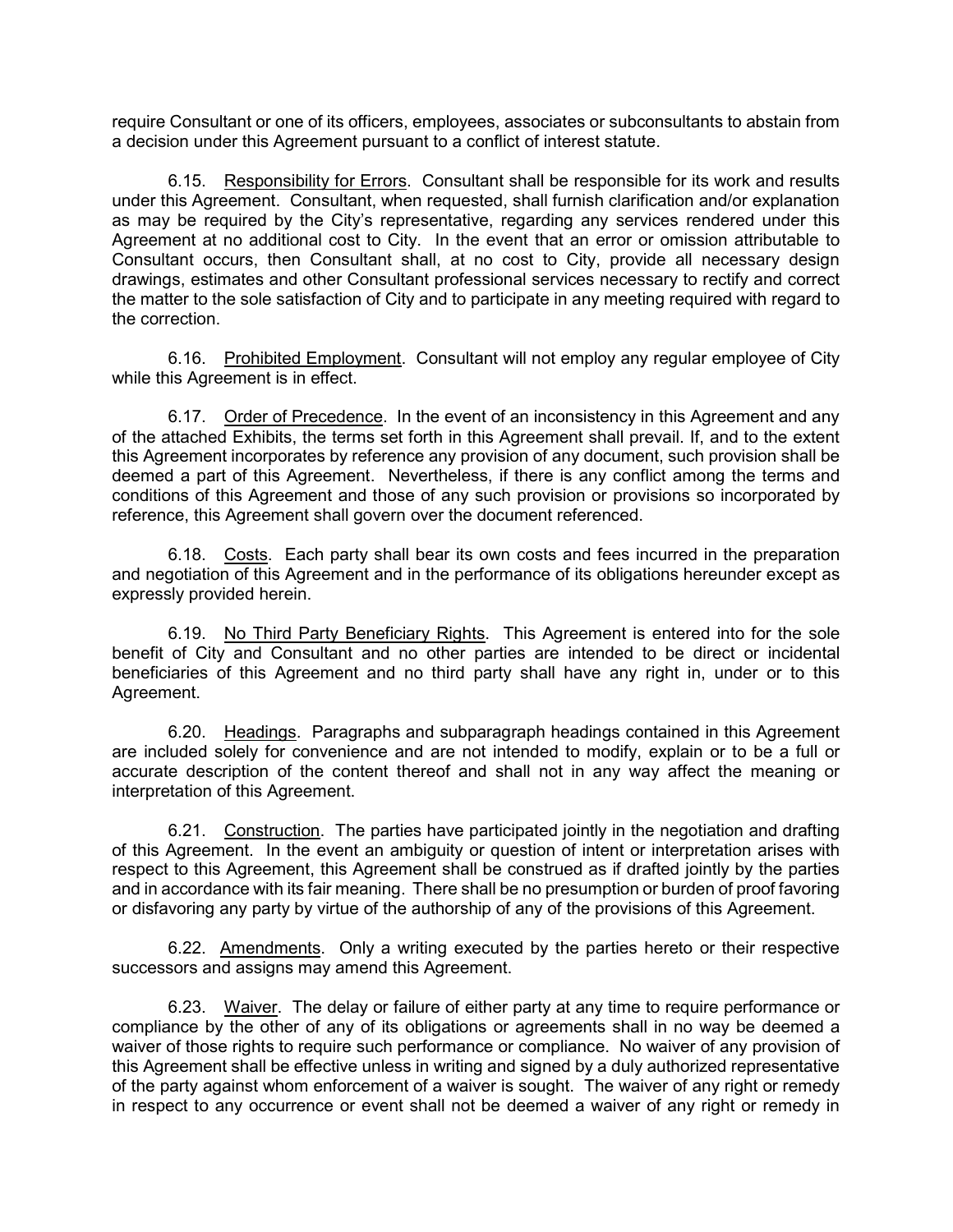respect to any other occurrence or event, nor shall any waiver constitute a continuing waiver.

 6.24. Severability. If any provision of this Agreement is determined by a court of competent jurisdiction to be unenforceable in any circumstance, such determination shall not affect the validity or enforceability of the remaining terms and provisions hereof or of the offending provision in any other circumstance. Notwithstanding the foregoing, if the value of this Agreement, based upon the substantial benefit of the bargain for any party, is materially impaired, which determination made by the presiding court or arbitrator of competent jurisdiction shall be binding, then both parties agree to substitute such provision(s) through good faith negotiations.

 6.25. Counterparts. This Agreement may be executed in one or more counterparts, each of which shall be deemed an original. All counterparts shall be construed together and shall constitute one agreement.

 6.26. Corporate Authority. The persons executing this Agreement on behalf of the parties hereto warrant that they are duly authorized to execute this Agreement on behalf of said parties and that by doing so the parties hereto are formally bound to the provisions of this Agreement.

 6.27. Arbitration and Waiver of Jury Trial. The Parties further agree as follows: In the event any dispute shall arise between the Parties to this Agreement, the same shall be resolved by arbitration conducted by the American Arbitration Association in accordance with the Commercial Arbitration Rules of the American Arbitration Association, as then in effect. Such arbitration shall be conducted at a location within Los Angeles County, California agreeable to both Parties before three (3) arbitrators who shall be selected by mutual agreement of the Parties; if agreement is not reached on the selection of arbitrators within fifteen (15) days, then each of the Parties shall select an arbitrator and the two (2) arbitrators so selected shall select a third. The provisions of the Commercial Arbitration Rules of the American Arbitration Association shall apply and govern such arbitration except that the prevailing party shall be entitled to recover from the other party its attorney's fees and costs actually incurred in such amount as may be determined by the arbitrators.

IN WITNESS WHEREOF, the parties hereto have caused this Agreement to be executed by and through their respective authorized officers, as of the date first above written.

CITY OF SAN GABRIEL,

A municipal corporation

\_\_\_\_\_\_\_\_\_\_\_\_\_\_\_\_\_\_\_\_\_\_\_\_\_\_\_\_\_\_\_\_\_\_ Date: \_\_\_\_\_\_\_\_\_\_\_\_\_\_\_\_\_\_\_\_\_\_\_\_\_\_

City Manager